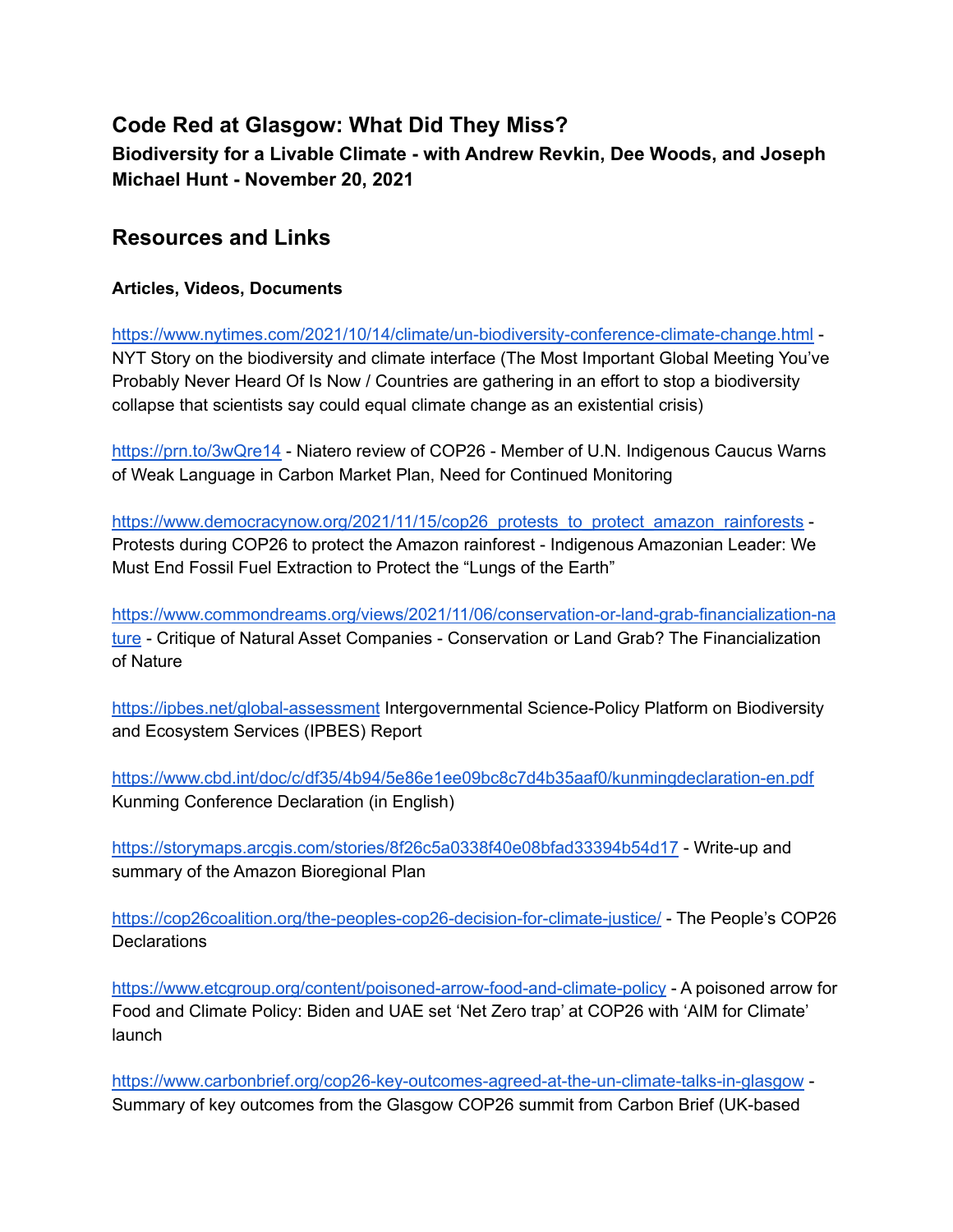website covering the latest developments in climate science, climate policy and energy policy)

<https://www.iisd.org/iisd-cop-26> - Rundown on COP26 from the International Institute for Sustainable Development (IISD)

<https://foodresearch.org.uk/blogs/the-food-industry-presence-at-cop26/> - Piece on the food industry presence at COP26

<https://landworkersalliance.org.uk/reflections-farmers-day-cop26/> - Reflection on Farmers Day at COP26 from the Land Workers' Alliance

[https://www.eurovia.org/the-fight-for-m](https://www.eurovia.org/the-fight-for-more-sustainable-agriculture-and-agroecology-continues-at-cop26/)

[ore-sustainable-agriculture-and-agroecology-continues-at-cop26/](https://www.eurovia.org/the-fight-for-more-sustainable-agriculture-and-agroecology-continues-at-cop26/) - The fight for more sustainable agriculture and agroecology continues at COP26 - Article from European Coordination Via Campesina

<https://viacampesina.org/en/no-climate-resilience-without-agroecology-and-food-sovereignty/> - No climate resilience without agroecology and food sovereignty - Press Release from Eastern and Southern Africa Small-scale Farmers' Forum (ESAFF) - Uganda

<https://viacampesina.org/en/share-the-land-spare-the-climate/> - Share the Land, Spare the Climate: Landworkers' Alliance's comment on the UK Government's new Net-zero land use commitments

<https://youtu.be/JFaVVQ8WILc> - Growing Equitable Food Systems for a Changing Climate, Columbia Climate School

<https://www.fao.org/climate-change/news/detail/en/c/1456122/> - Is Koronivia Joint Work on Agriculture shaping up to be a game changer at COP27? - Piece on the Koronivia Joint Work on Agriculture (KJWA) and its potential role to achieving climate and agriculture goals

<https://depave.org/resources/> - Resources on depaving, a movement to empower disenfranchised communities to overcome social and environmental injustices and adapt to climate change through urban re-greening

<https://revkin.bulletin.com/558174395365552> - Behind Global "Climate Emergency" Rhetoric, Solvable Vulnerability Emergencies Abound

<https://revkin.bulletin.com/368565268036246> - Study Finds Global Surge of Flood Exposure is from Population Shifts Far More than Climate Change

[https://www.theguardian.com/environment/video/2019/sep/19/greta-thunberg-and-george-monbi](https://www.theguardian.com/environment/video/2019/sep/19/greta-thunberg-and-george-monbiot-make-short-film-on-solutions-to-the-climate-crisis-video) [ot-make-short-film-on-solutions-to-the-climate-crisis-video](https://www.theguardian.com/environment/video/2019/sep/19/greta-thunberg-and-george-monbiot-make-short-film-on-solutions-to-the-climate-crisis-video) - Environmental activists Greta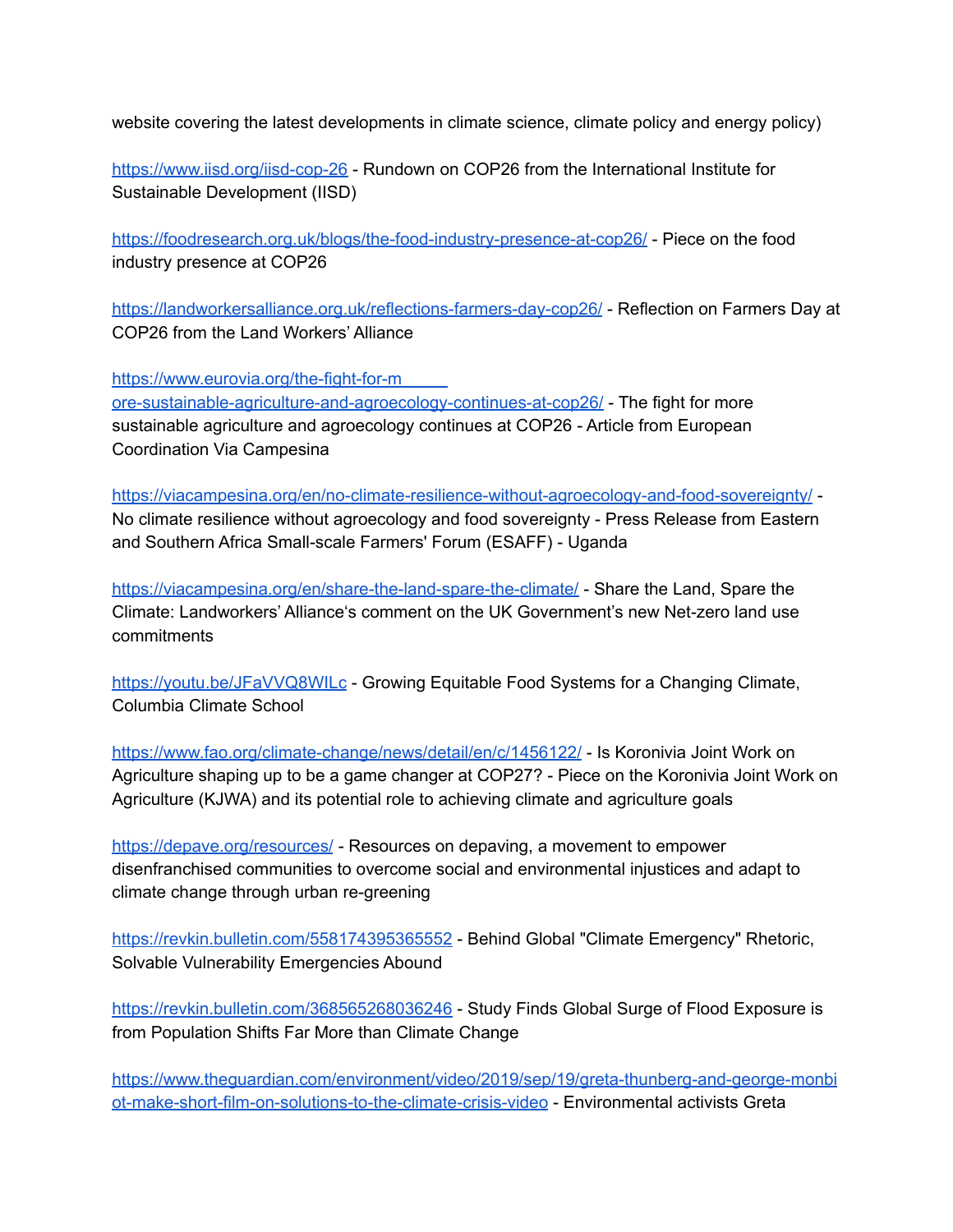Thunberg and George Monbiot have helped produce a short film highlighting the need to protect, restore and use nature to tackle the climate crisis - emphasis on nature's solutions

[https://www.theguardian.com/environment/2019/sep/19/greta-thunberg-we-are-ignoring-natural](https://www.theguardian.com/environment/2019/sep/19/greta-thunberg-we-are-ignoring-natural-climate-solutions)[climate-solutions](https://www.theguardian.com/environment/2019/sep/19/greta-thunberg-we-are-ignoring-natural-climate-solutions) - Greta Thunberg: 'We are ignoring natural climate solutions' - Film by Swedish activist and Guardian journalist George Monbiot says nature must be used to repair broken climate

<https://www.caryinstitute.org/news-insights/forest-carbon-offsets-too-good-be-true> - Critique of Forest Carbon Offsets presented by Charles Canham at Cary Institute

#### **Organizations, News Outlets, and Websites**

[https://landworkersalliance.org.uk](https://landworkersalliance.org.uk/reflections-farmers-day-cop26/) - Land Workers' Alliance, a union of farmers, growers, foresters and land-based workers. Their mission is to improve the livelihoods of their members and create a better food and land-use system for everyone. Our speaker **Dee Woods** is their Food Justice Policy Coordinator.

<https://viacampesina.org/en/> - La Via Campesina, an international movement bringing together millions of peasants, small and medium size farmers, landless people, rural women and youth, indigenous people, migrants and agricultural workers from around the world. They comprise 182 local and national organizations in 81 countries from Africa, Asia, Europe and the Americas, including the Land Workers' Alliance, representing about 200 million farmers altogether.

<https://bio4climate.org/compendium/> - Biodiversity for a Livable Climate puts out a research compendium twice a year, compiling the evidence outlining the power, benefits and necessity of eco-restoration to address global warming and biodiversity loss. There are nine issues so far with topic descriptions, and more specific searching of Compendium articles and other resources can be done using the Bio4Climate web search: [https://bio4climate.org/search-the-website/.](https://bio4climate.org/search-the-website/)

<https://www.un.org/en/food-systems-summit> - UN Food Systems Summit

<https://www.niatero.org/> - Niatero, an organization helping amplify indigenous integration into climate policy/finance

[https://www.etcgroup.org](https://www.etcgroup.org/) - ETC Group, an action group monitoring the impact of emerging technologies and corporate strategies on biodiversity, agriculture and human rights

<https://ifnotusthenwho.me/> - Organization supporting a global awareness campaign highlighting the role indigenous and local peoples play in protecting our planet

<https://news.mongabay.com/> - Conservation and environmental science news platform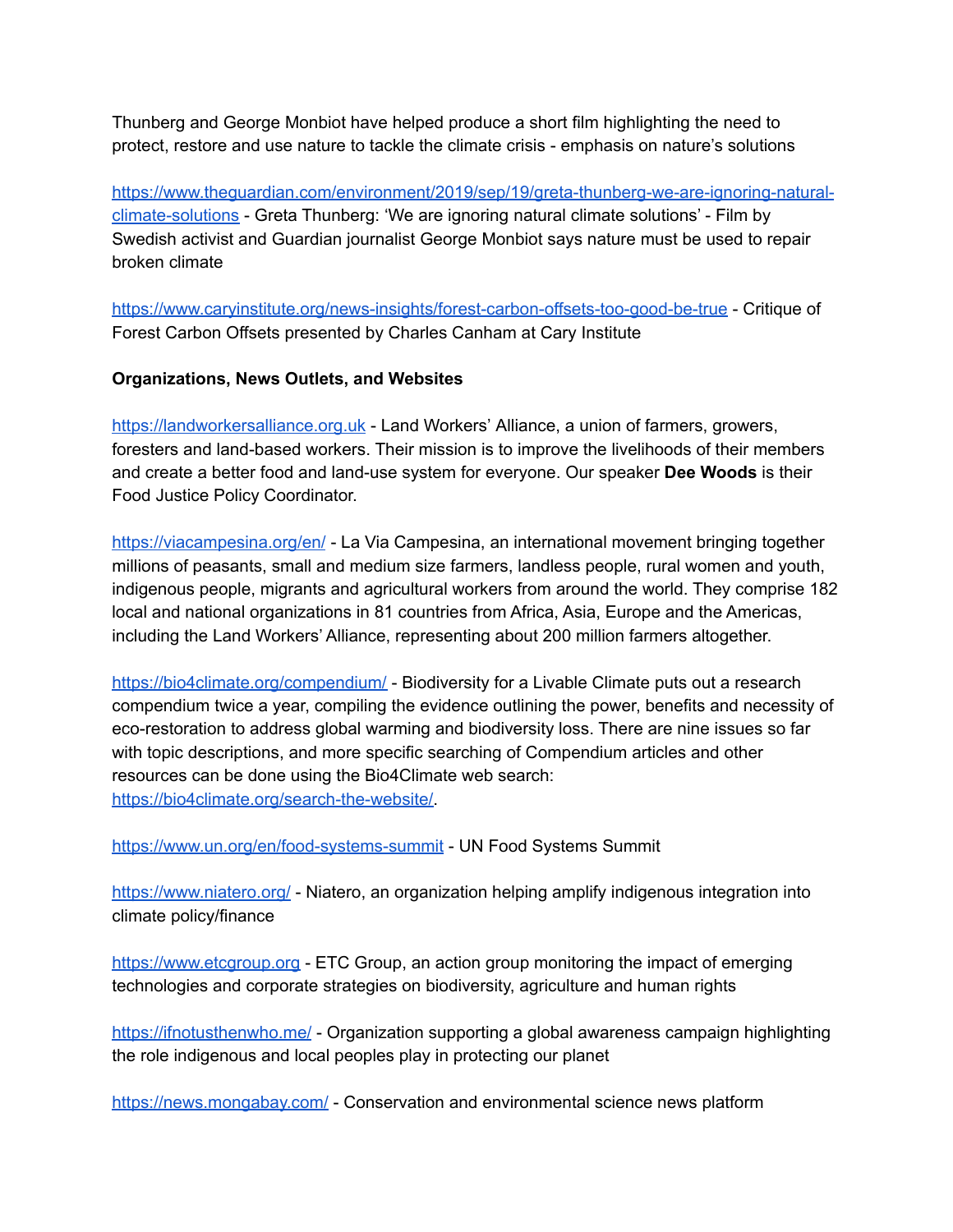<https://www.fao.org/koronivia/en/> - The Koronivia Joint Work on Agriculture (KJWA) is a landmark decision under the United Nations Framework Convention on Climate Change (UNFCCC) that recognizes the unique potential of agriculture in tackling climate change

<https://revkin.bulletin.com/> - Sustain What, Andrew Revkin's online bulletin

<https://ecosystemrestorationcamps.org/> - Ecosystem Restoration Camps, an organization mobilizing ecosystem restoration efforts and educating new restoration practitioners by restoring degraded landscapes at sites around the world

<https://farmhack.org/tools> - Farmhack is a hub for farmers to share knowledge, conversations, and open source tools

# **Conference Chat**

01:21:57 Andrew Revkin: For more: Relevant NYT story on biodiversity/climate interface > The Most Important Global Meeting You've Probably Never Heard Of Is Now / Countries are gathering in an effort to stop a biodiversity collapse that scientists say could equal climate change as an existential crisis.

Catrin Einhorn NYT

https://www.nytimes.com/2021/10/14/climate/un-biodiversity-conference-climate-change.html 01:25:02 Andrew Revkin: Niatero is a valuable and well-resourced NGO helping amplify indigenous integration into climate policy/finance: https://www.niatero.org/ Their review of the meeting:

Indigenous Presence at COP26 Growing But Work Remains https://prn.to/3wQre14 Member of U.N. Indigenous Caucus Warns of Weak Language in Carbon Market Plan, Need for Continued Monitoring

01:25:27 David Dow: The Woods Hole Oceanographic Institution has held webinars on the Ocean Twilight Zone Zone (200—800 meters in depth) which couples surface water with deep water (ocean carbon sink in the sediments) and this region is also important for ocean biodiversity which is rapidly declining. Is this part of the COP dialog since it ocean climate change was identified as a challenge by the IPCC ?

01:25:47 Barbara Passero: Meadowscaping for Biodiversity (MS4B,

meadowmaking.org) strongly urges individuals and other property owners to install functional gardens with native plants to recover biodiversity in the U.S. Also, essential is removing invasive plants and replant with native plants.

01:29:32 John Minkle: link from last slide:

https://www.democracynow.org/2021/11/15/cop26\_protests\_to\_protect\_amazon\_rainforests 01:34:22 Libby Comeaux: Ellen Brown critiques "natural asset companies" endorsed by NYSE in article in commondreams.org entitled "Conservation or Land Grab? The Financialization of Nature." It causes me concern.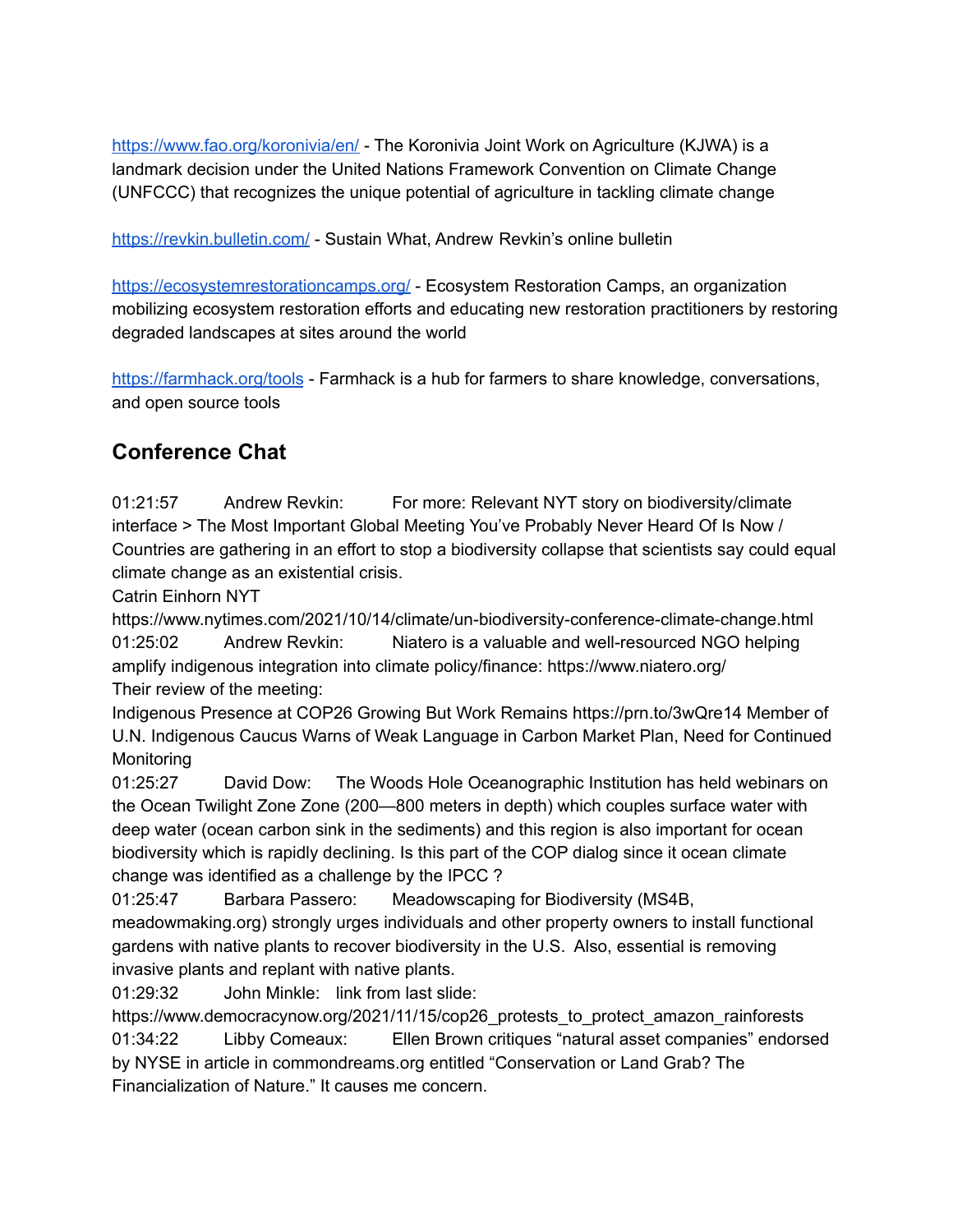01:34:39 Kathie Malley-Morrison: Thank you, Joseph, for such an enlightening presentation.

01:36:20 Karen Merriam: I worry about the "natural asset companies" development, too, Libby.

01:48:10 Jan: I am helping to build global coalitions of regenerative land ( agroecology) and water cycle restoration practitioners including indigenous peoples. Would the panelists comment on my view that grassroots-based action on a global scale working independently of COP might hold the best opportunities for progress toward a biodiversity-based approach?

01:49:43 Paula Phipps: We've read that after Hurricane Maria, only the agroecological growers still had food in the ground - soil had not washed away. Has that movement grown in Puerto Rico and elsewhere?

01:51:14 Hayat Imam: Excellent presentations. Thank you presenters and moderator. We have good tools already: IPBES Report, Kunming Conference Declaration, The Amazon Bioregional Plan, People's COP26 Declarations; Question: Could we put together a local committee to support/publicize/ and Move Forward these concrete steps?

01:52:29 Karen Merriam: Anyone know more about Modi's recent repeal of the controversial farm laws in India? Is this a true win for the farmers, or are there other plans afoot? 01:54:54 Kathie Malley-Morrison: great idea to put together a local committee, expanding support for the efforts already being undertaken by organizations fighting the destructive power structures.

01:58:56 Philip Bogdonoff: Question for Dee (and the other speakers): Can we reach Greta to get her to include the drawdown, eco restoration, regenerative agriculture, etc. in what she says? So far she seems to be focused on just emissions.

02:02:09 Brian Cartwright: Could we address whether issues like ecosystem and land restoration can directly cool and stabilize climate? I feel that too often we fall into the prevailing assumption that everything depends on getting all the CO2 out of the atmosphere, but both need to happen, and this message gets totally drowned out.

02:03:40 Karen Merriam: Thank you, Dee, for your presentation and all your efforts at the event and beyond. Very disturbing to hear a first-hand account of the swift corporate coup and the marginalization of true solutions.

02:04:24 Libby Comeaux: Thank you to both speakers for amazing insights. I'll study the recording to really get it in my being!

02:09:06 Karen Merriam: Does the concept of debt forgiveness (for global south countries) ever make it into these discussions?

02:10:32 Dee Woods: Yes for abut 5 seconds before it is dismissed

02:11:05 Karen Merriam:  $\mathbb{R}^3$ 

02:11:30 Dee Woods:

https://www.etcgroup.org/content/poisoned-arrow-food-and-climate-policy

02:12:17 Dee Woods:

https://www.carbonbrief.org/cop26-key-outcomes-agreed-at-the-un-climate-talks-in-glasgow

02:15:23 Dee Woods: https://www.iisd.org/iisd-cop-26

02:16:47 Dee Woods:

https://foodresearch.org.uk/blogs/the-food-industry-presence-at-cop26/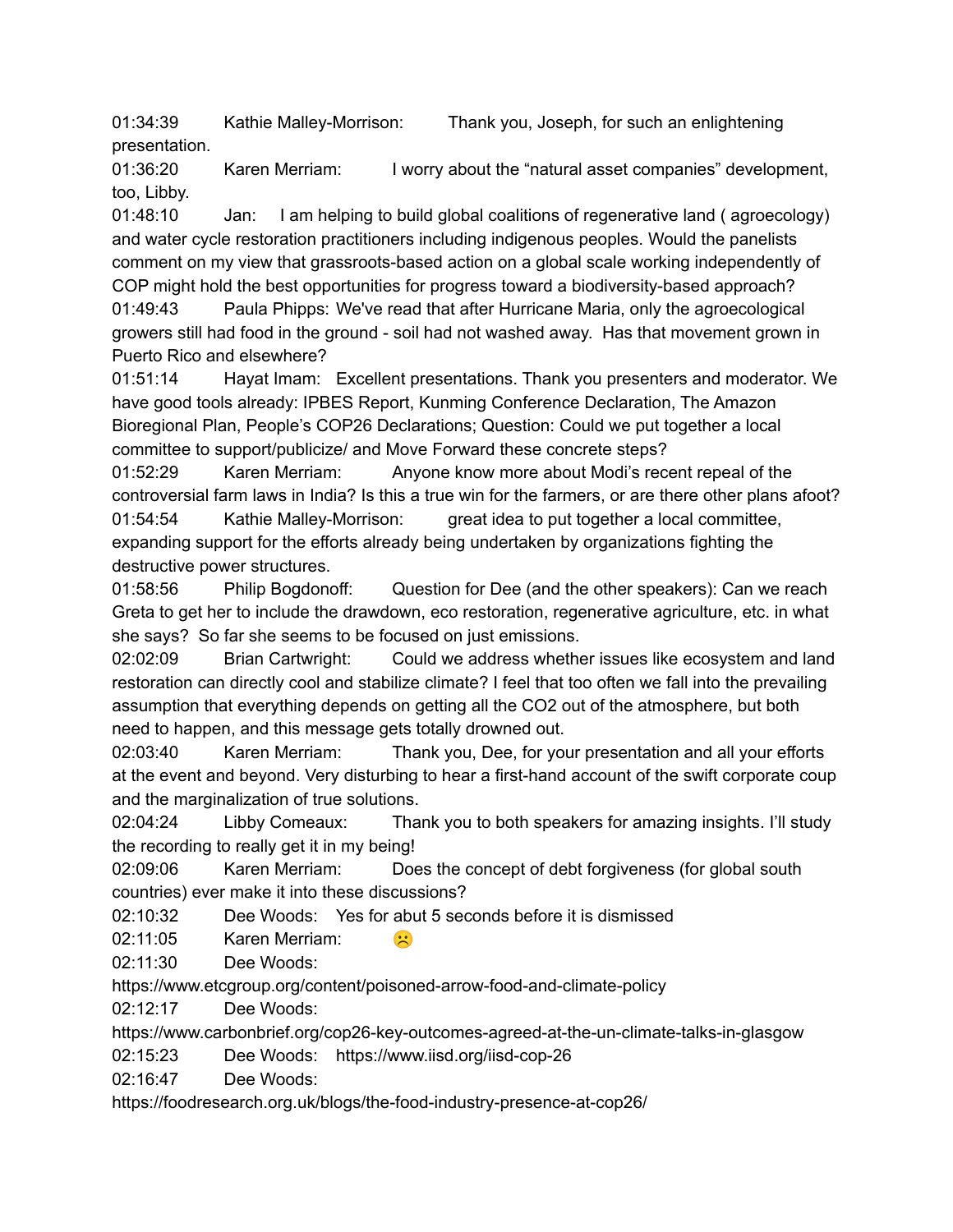02:17:20 Philip Bogdonoff: https://ifnotusthenwho.me/

02:17:44 Philip Bogdonoff: https://news.mongabay.com/

02:18:43 Paula Phipps: mongabay.org

02:19:18 Dee Woods:

https://www.eurovia.org/the-fight-for-more-sustainable-agriculture-and-agroecology-continues-at -cop26/

02:20:04 Dee Woods: https://landworkersalliance.org.uk/reflections-farmers-day-cop26/ 02:21:05 Dee Woods:

https://viacampesina.org/en/no-climate-resilience-without-agroecology-and-food-sovereignty/

02:21:56 Dee Woods: https://viacampesina.org/en/share-the-land-spare-the-climate/

02:23:56 Dee Woods: UNFSS UN food System summit

02:25:23 Dee Woods: https://www.un.org/en/food-systems-summit

02:28:32 Andrew Revkin: If not us then who: https://ifnotusthenwho.me/ Mongabay - amazing global journalism network https://mongabay.org Growing Equitable Food Systems for a Changing Climate https://youtu.be/JFaVVQ8WILc Columbia Climate School

02:30:25 Dee Woods: https://www.fao.org/koronivia/en/

02:32:43 Dee Woods: https://www.fao.org/climate-change/news/detail/en/c/1456122/

02:33:01 Libby Comeaux: Is it the people's culture, who cares, or the legal structure, what allows, when we look at deforestation and how to stop it?

02:33:32 Philip Bogdonoff: We are realizing "global warming" isn't solely about CO2. It is driven also by bare ground that warms and disrupted water cycles, which, if healthy, help to cool the surface of the earth. How can we shift the the global conversation -- from policy makers to small land holders -- to take the actions that can help restore the ecosystems and the pre-fossil fuel cycling of carbon, water, nutrients, etc.?

02:33:49 Libby Comeaux: Instead of commas, I should have used parens - the people's culture (who cares?) or the legal structure (what allows?)

02:34:19 Judith Black: So, we the people must do this without the support of governments or politicians?

02:34:33 Brian Cartwright: agree with Philip's comment above. Could this be asked of the presenters?

02:35:28 Hayat Imam: Important reminder - "we don't live in a world of equal vulnerability." Thanks Andrew Revkin.

02:38:41 Andrew Revkin: https://revkin.bulletin.com/

02:39:31 Judith Black: There s a de-paving movement.

02:40:00 Anton Stroms: Does anyone here know of specific programs/groups that help connect people to volunteer work, education, and/or jobs in their communities that work towards ecologically restorative efforts? Are there any organizations that work to bring resources like this to areas that don't have access to them currently? Is this something that's already been discussed and answered elsewhere?

02:40:25 Andrew Revkin: Send me something on the "depavng" movement! https://twitter.com/Revkin/status/1461005822314565639

02:41:25 Philip Bogdonoff: Anton - One group is

https://ecosystemrestorationcamps.org/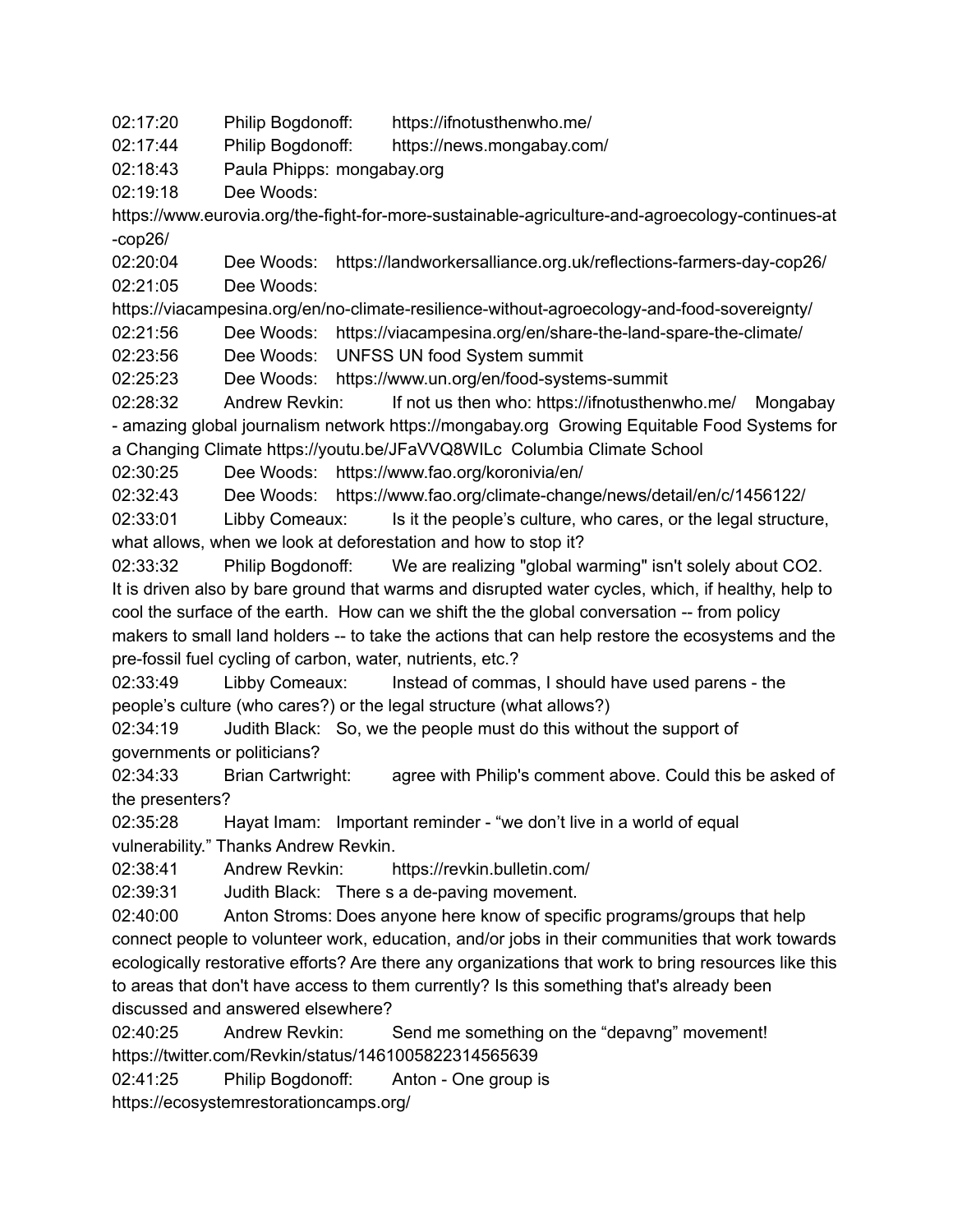02:41:48 Judith Black: AS, would you be looking for something like Eastie Farms, a community gardening project in East Boston that has acted to unite the community and is now the basis of 2 pieces of legislation now being considered about local food and justice.

02:42:58 Liz Loveland: @Andrew: Here are some links: https://depave.org/resources/ 02:44:23 Andrew Revkin: Relevant: Behind Global "Climate Emergency" Rhetoric, Solvable Vulnerability Emergencies Abound https://revkin.bulletin.com/558174395365552 and this flood risk piece: Study Finds Global Surge of Flood Exposure is from Population Shifts Far More than Climate Change https://revkin.bulletin.com/368565268036246

02:44:42 Libby Comeaux: Joseph, can you provide links for this current point you are making?

02:44:46 Mark Haubner: https://depave.org/

02:45:31 Andrew Revkin: Catrine Einhorn (who does multi-media reporting too) is a key to the biodiversity story : https://www.nytimes.com/by/catrin-einhorn

02:46:55 Judith Black: The Indigenous movements at the DAPL and Line 3 have integrated the message of biodiversity and sacredness of land and water into their anti-pipeline actions.

02:47:30 Mark Haubner: We need a Biodiversity Greta

02:47:31 Karen Merriam:

https://www.theguardian.com/environment/video/2019/sep/19/greta-thunberg-and-george-monbi ot-make-short-film-on-solutions-to-the-climate-crisis-video

02:48:40 Andrew Revkin: Xiye Bastida is Mexican/chilean indigenous, very centered on land.

02:48:53 Karen Merriam:

https://www.theguardian.com/environment/2019/sep/19/greta-thunberg-we-are-ignoring-naturalclimate-solutions

02:48:54 Andrew Revkin: On debt, the issue is simmering but Dee is right https://twitter.com/Revkin/status/1457336154177609728

02:49:53 Judith Black: Has Monsanto stopped selling their genetically engineered seeds in India?

02:51:15 Paula Phipps: Critique of Forest Carbon Offsets, presentation by Charlie Canham at Cary Institute on 11/11/21.

02:51:24 Karen Merriam: Thank you, Joseph. A real frontline issue.

02:52:26 Libby Comeaux: "Who cares" comment was that large sense of care by large populace could help avoid deforestation.

02:54:35 Andrew Revkin: This is a really important discussion. Hope you might all consider subscribing to my new-is free (always) newsletter/blog http://j.mp/revkinbulletin I'm trying to make it very much a conversation space. Still early days. :)

02:58:35 Libby Comeaux: The information provided here could be condensed into a Local Toolkit for advocacy and action.

02:59:10 Kathie Malley-Morrison: Great suggestion from Libby!

03:01:35 Andrew Revkin: #farmhack was a neat conversation hub for regional small farmers in US and a few other places.. can be revived

https://twitter.com/revkin/status/1000322554815565827?lang=en